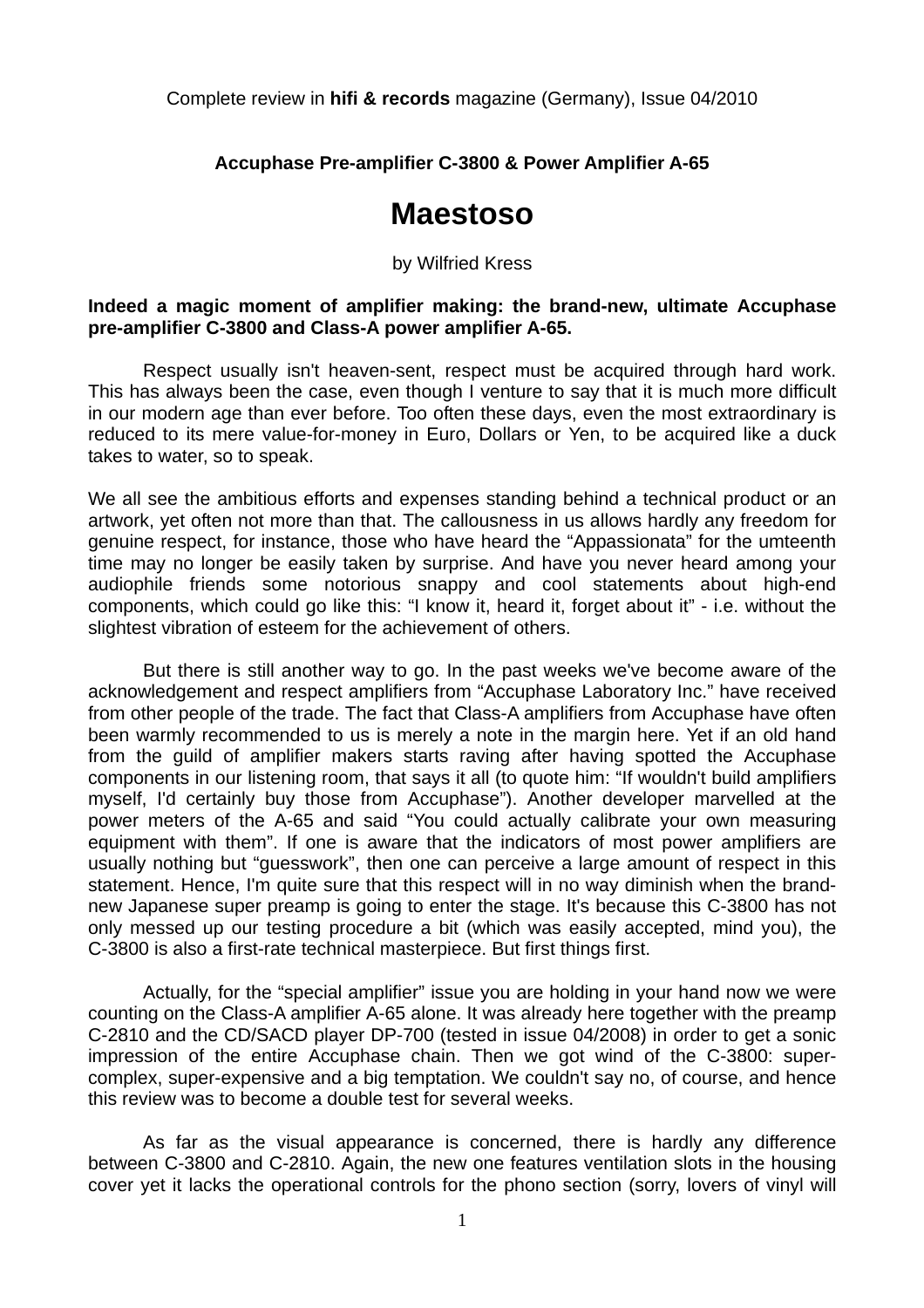have to resort to Accuphase's external C-27 we tested in issue 03/2009).

But this became obvious only after having opened the sub panel. In brief, less features for a considerably higher price and the quest for meaning that comes along goes like this: can Accuphase significantly improve such an elaborate pre-amplifier like the C-2810? After all, if closely looked at, a high-level pre-amplifier is nothing but an attenuator which has to fulfil merely three functions: input selection, volume control and output stage for driving the interconnects to the power amplifier. So, what's the difficulty here? Where is the technological challenge?

 Well, in the details, as always in high-end. Simple tasks at first sight can turn out to become a real challenge on closer examination. Nearly all makers agree that the ultimate volume control is demanding the highest attention. In this respect, some interesting concepts could be realised in the past couple of years. In a presentation, Accuphase documented the progress of potentiometers implemented in its own pre-amplifiers of the past decades. They are shown on the next page above right (whereby once again a picture says a thousand words): from the C-200 of 1973 to the C-240 (1978) in Class-A operation, DC servo control and conductive plastic potentiometer. Then the balanced C-280L (1987) was launched, of which the V-version of 1990 had been equipped with the finest potentiometer from Matsushita and thus having set a benchmark of developments towards the most precise control of signal voltages.

 In the year 2002 however Accuphase paved the way for a completely different approach in its own right, whereupon they presented the proprietary AAVA concept with the C-2800. This abbreviation stands for "Accuphase Analog Vari-gain Amplifier" which conceals nothing but a farewell to potentiometers of conventional make and all their problems like channel imbalance, changes in output impedance and last but not least, a lack of long-term reliability. A potentiometer is a variable resistor for the attenuation of signal voltage. In order to get rid of this, Accuphase converts the signal voltage into a current gradation. 16 voltage-to-current converters per channel allow a resolution of 65.536 combinations, which can be considered more than fine enough. After summing up the current is transformed into a voltage again, whereby the provided output voltage, which is determined by the current switches, is then equivalent to the desired volume level. In the C-3800 the AAVA circuitry has for the first time been realised in fully balanced configuration. According to Accuphase, altogether 36 converter amplifiers are to yield a virtually noiseless current source. Well, the measurements in our lab are going to reveal if this is true.

 In the good tradition of Accuphase, the sub panel of the C-3800 has much more to offer. Gain can be selected in three gradations. A volume correction dubbed "Compensation" is augmenting the lower frequencies in music when listening at low volume levels. Here again three different positions can be selected (however, as opposed to a conventional "loudness compensation", the high frequencies are not augmented). And the C-3800 is equipped with a dedicated amplifier module for dynamic headphones as well as with switches for absolute phase and monophonic rendition. Lastly, the display can be switched off, too.

 Owing to the arrival of the new super preamp, the "Class-A-darling" A-65 has fallen behind a bit. I was really looking forward to this top component in the Class-A range of amplifiers in Accuphase's portfolio, which have already gained an excellent reputation through the predecessors A-50 and A-60. With a weight of 43 kg the new A-65 is a real "high-end calibre" and therefore the solid handles at the front and rear do make sense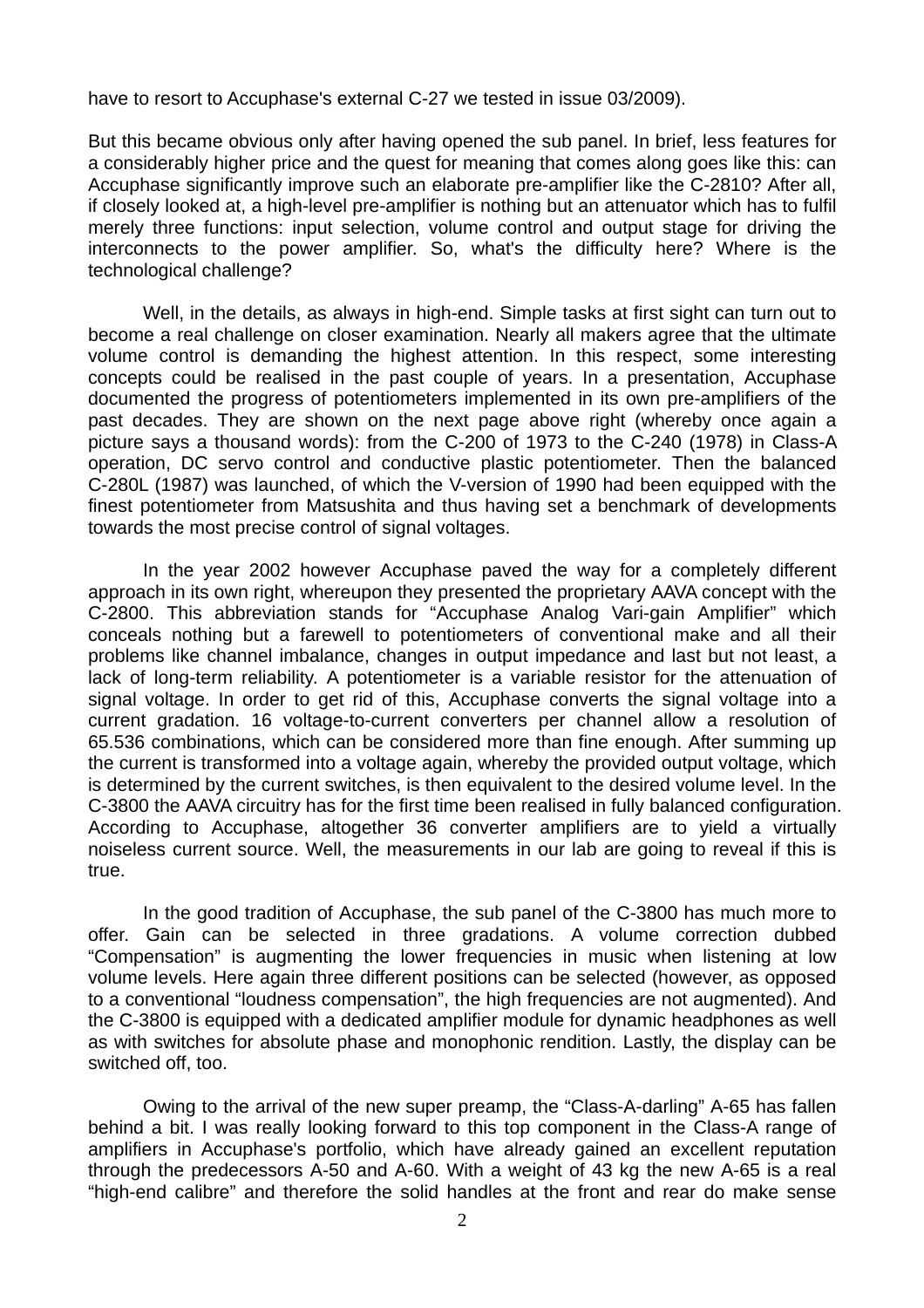indeed. And, yes, during operation this amp is getting warm through and through.

In the technical specifications of the A-65, Accuphase guarantees an ultraconservative average output power of 120 watts into 4 ohms, whereby we measured 208 watts and this at a mains voltage of merely 221V. By the way, the power meters, which, if desired, can be switched to store and indicate the peak values for each channel, are very reliable.

 In the centre inside the A-65 is a cased 1,000 V/A toroidal transformer accompanied by two really "beaker-sized" electrolytic capacitors with 82,000 µF each. Accuphase favours power MOS-FETs and current feedback for stable phase characteristics. Altogether 20 transistors from Toshiba (type K3497 and J618) per channel arranged in parallel push-pull configuration are taking care of substantial "steam" at the output. And those who are perhaps longing for double the power can switch the A-65 to bridged operation, whereby – it actually goes without saying – a second A-65 is needed for the other channel.

 In the A-65 the signal path is also fully balanced and the amplification factor (gain) can be selected by four gradations. In teamwork with preamps from Accuphase, it is recommended to have the gain set to "Max" in the A-65 and to "18 dB" in the C-3800 or C-2810. Compared with the A-60 the output stage was left unaltered, yet according to Accuphase the damping factor of the A-65 had been augmented from 100 to 400. As the A-50 and A-60 seemed to tend towards a rather round and soft rendition, some more ruling over the speakers can certainly not be a bad thing. And yes, indeed, the A-65 sounds a tad more open and controlled when I think back to the sonic performance of the A-50, for example.

 However before we proceed to the listening test, we should briefly reflect on this crucial question: do we need a pre-amplifier at all? Well, we may have to resort to a tiebreaking verdict here, namely "in principle yes, but....". Ultimately, this is greatly depending on the quality of the output stage in the driving source and sure enough on the quality of the pre-amplifier employed. Klaus Renner, the co-founder of the High-End *Society* [in Germany] made this statement already in 1988 [*Das Ohr* (The Ear), No. 24]. Not much has changed since. Generally, passive volume controls are giving away some dynamics and control, whereas digital adaptations at 16 Bit are usually sacrificing resolution. It can be assumed that high-end-made pre-amplifiers are much more elaborate and hence less compromised than the variable output stage of a CD player. And this is why in nine out of ten cases music sounds simply better when heard through a pre-amplifier. All in all, the fundamental tones are more pronounced, resolution appears more detailed whilst the soundstage has more three-dimensionality and depth.

 Certainly, this does not apply to every run-of-the-mill preamp, yet the C-3800 has once again convinced my ears as to how important this component is in a high-end chain. After its arrival we compared it "cold", i.e. right out of the shipping box, with the C-2810 that has already been sucking on the mains for several days. It was immediately audible that the new one had some tangible virtues. Nevertheless, experience told us to calm down and rather have the C-3800 sent first to the friendly photographer and then to our lab for measurements, whereupon we would have it back in our listening room in order to stay under continuous operation.

 Therefore, under these circumstances it was not really difficult to clearly answer the "quest for meaning" mentioned above: those who are going to compare the C-3800 with the C-2810 in an Accuphase chain are going to take a great risk – they will likely be lost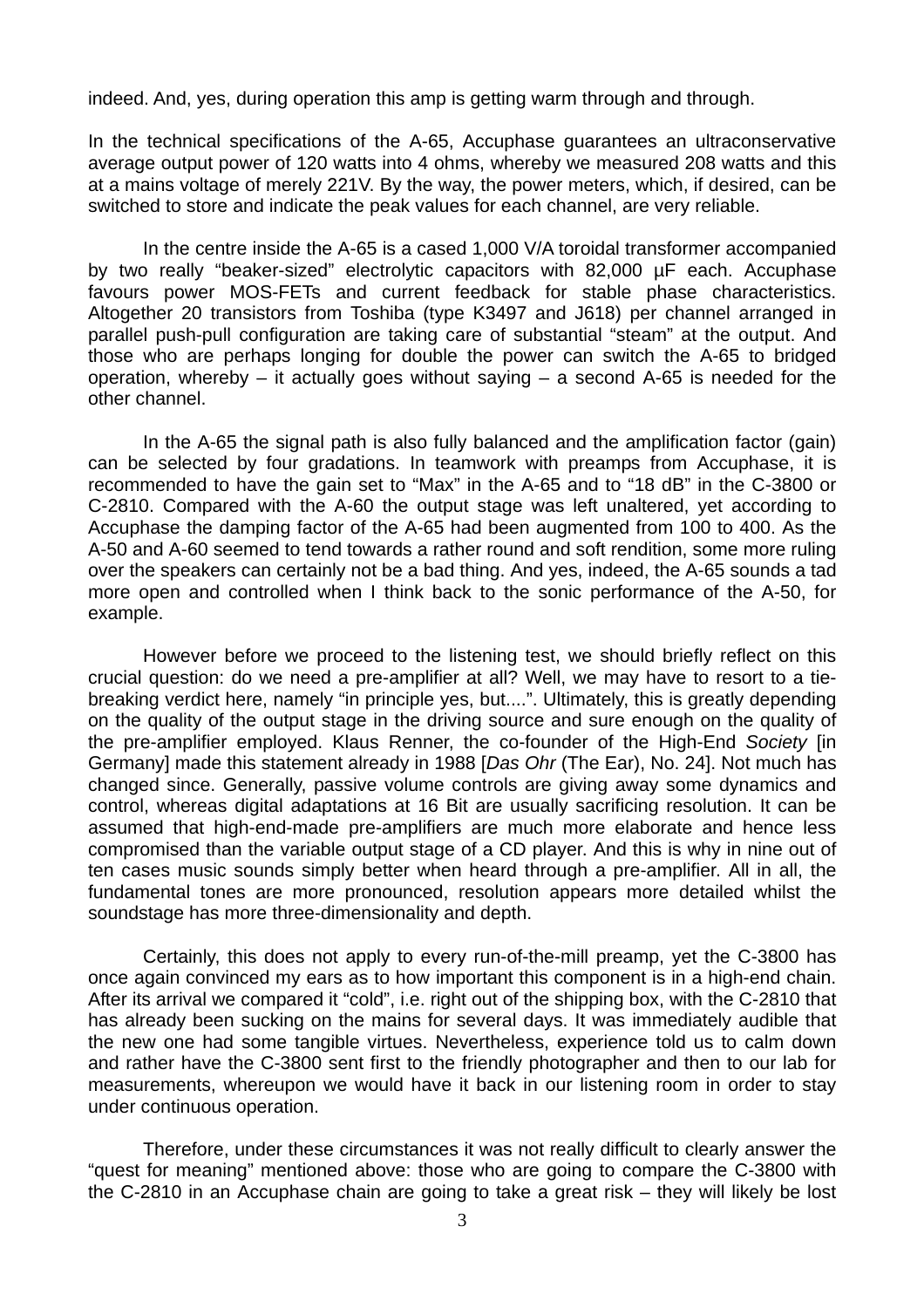and unable to turn back (provided they've also got the necessary small change).

The C-3800 has simply more tonal authority and resolution to offer, whereas the C-2810 still sounded with a sort of "electronic flavour", no matter which power amp was to receive the signals. In fact, the C-3800 works wonders: if one of the high-definition pre-amplifiers conveys a sound without any "technical artefacts" then it's the new big Accuphase. This preamp lacks any nervousness. It plays with wonderfully deep sound colours and exceedingly cultivated.

 "Poetry clad in silk". I remember this from a song by Paul Simon and I think this is what describes the essence of the C-3800 to the point. The very high level of authenticity rendered by the C-3800 is deriving over and over again from its astonishing richness in tone, the precision of its transistors notwithstanding. In comparison, the Soulution 720 seemed slightly more controlled and present, whereas the likewise extremely neutral Mark-Levinson 326S sounded just a tiny bit leaner and thus has put itself in between the C-3800 and C-2810.

However the closest approach to the "expressiveness" of a valve preamp is without doubt achieved only by the Accuphase C-3800, and you can be sure it's doing that without hidden tricks: at least in the "in-house" environment of DP-700 and A-65 this preamp is up front with respect to sound colours, atmosphere and three-dimensionality.

 The euphonious share of the A-65 within this splendid rendition should not be underestimated, though. It contributes a dash of warmth and richness, offside all transistor chilliness, whereby it plays slightly more succinct and perhaps a wee bit more transparent than its predecessor. The A-65 should in any case be driven in balance mode, but otherwise and quite honestly, there isn't much to do wrong with this dream amplifier. Class-A has simply got a magic of its own. Thus, Accuphase is far ahead also in this league.

 Please excuse me if I'm right away going back to the C-3800, but I still would like to reveal that this preamp has practically no weak spot, just as much there is hardly anything to nag about with respect to the entire Accuphase chain. One evening during the testing season, Stefan Gawlick and I were in our listening room whereby he reasoned that it's pretty disillusioning if he recalls his own efforts to compile a decent audio system and one is then going to hear something like that. Admittedly, the Accuphase chain in teamwork with Magico V2 speakers and completely wired by HMS Gran Finale Jubilee interconnects has indeed got something "incontestable": the sound is gorgeous, palpable, musically meaningful and marvellously fluent. Put in a nutshell: it simply sounded like real music! "Money *is* scoring goals, after all", I said, whereupon Stefan Gawlick remarked that this can without doubt be applied to Accuphase and Magico. It was a very nice evening – and an instructive one, too.

# **Conclusion**

With the C-3800, Accuphase has launched an absolutely world-class pre-amplifier, which even among the best of the best excels in terms of sound quality and technological achievement. And - oh so sorry - it leaves the hitherto in-house top preamp C-2180 behind by quite a clear margin. In view of the outstanding craftsmanship and perfection in details the high price is certainly justified. And the A-65 is a recommendation par excellence among the power amps from Accuphase. Class-A, well, that's just the way it is.

# **Lab Report**

Together with the Soulution 720 and Mark-Levinson 326S, the Accuphase C-3800, too, has set an absolute benchmark for pre-amplifiers when it comes to measured